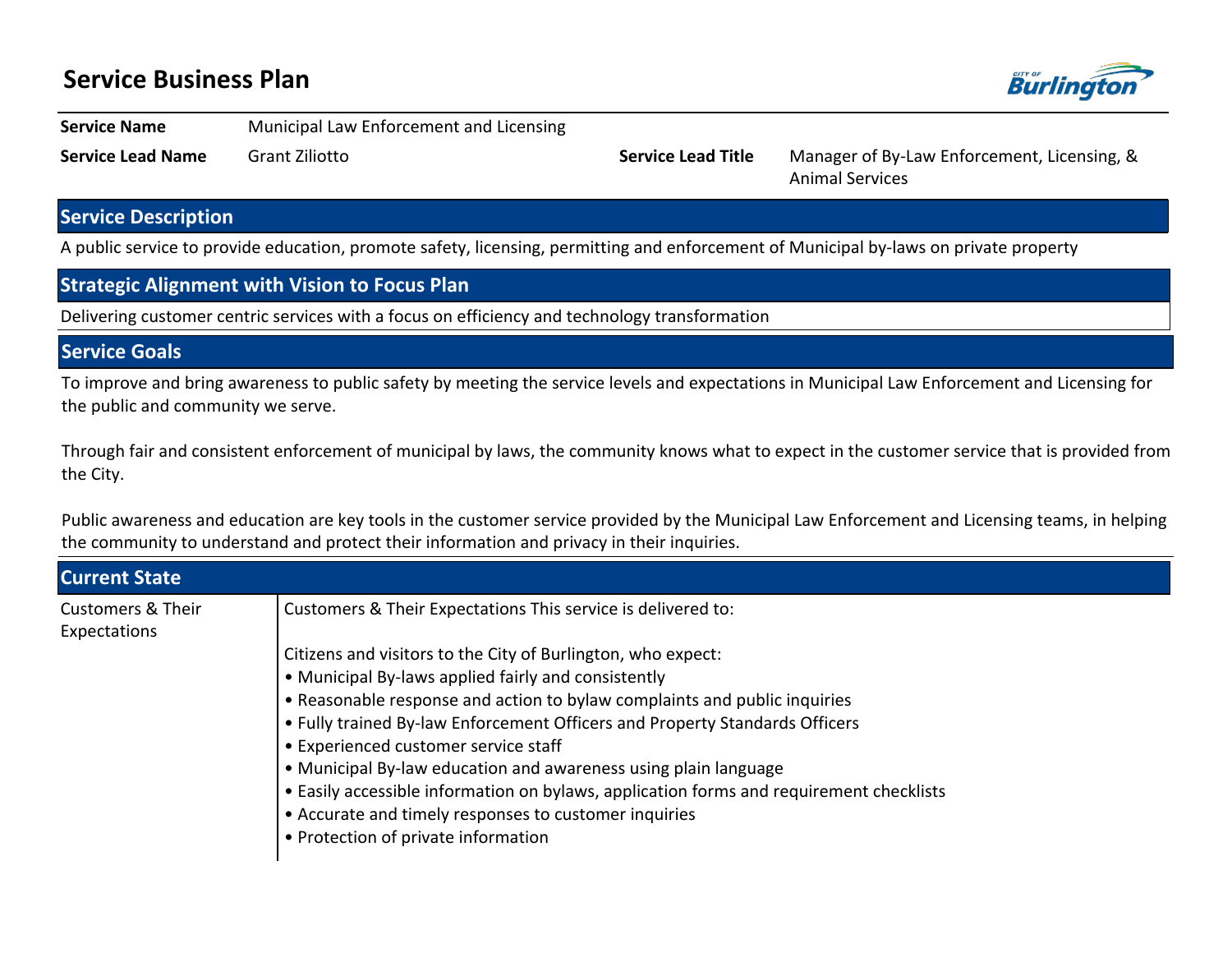|                                                                     | • Consumer protection and public safety                                                                                                                                                                                                                                                                                                                                                                                                                                                                                                                                                                                                                                                                                                                                                                                                             |
|---------------------------------------------------------------------|-----------------------------------------------------------------------------------------------------------------------------------------------------------------------------------------------------------------------------------------------------------------------------------------------------------------------------------------------------------------------------------------------------------------------------------------------------------------------------------------------------------------------------------------------------------------------------------------------------------------------------------------------------------------------------------------------------------------------------------------------------------------------------------------------------------------------------------------------------|
|                                                                     | • A safe community                                                                                                                                                                                                                                                                                                                                                                                                                                                                                                                                                                                                                                                                                                                                                                                                                                  |
|                                                                     | Customers, that expect:<br>• Education and awareness of applicable municipal bylaws, provincial and regional legislation and regulations<br>related to business licensing and permits<br>• Easily accessible information on bylaws, permit and licence application forms and requirement checklists, routine<br>disclosure applications<br>. Municipal Law Enforcement applied fairly and consistently<br>• Online services for business license renewals<br>• Accurate and timely responses to customer inquiries<br>• Protection of private information<br>• Consumer protection and public safety<br>Charities, that expect:<br>• Education and awareness of applicable laws, including provincial government regulations related to charity gaming<br>• Provincial legislation regulations and municipal bylaws applied fairly and consistently |
|                                                                     | • Easily accessible information on by-laws and lottery information<br>• Protection of private information                                                                                                                                                                                                                                                                                                                                                                                                                                                                                                                                                                                                                                                                                                                                           |
| <b>Existing Service Delivery</b>                                    | The Municipal Law Enforcement and Licensing service provides customer service and permit administration to<br>residents, businesses, stakeholders and charities through education and municipal enforcement of a wide range of<br>municipal bylaws and licensing requirements.                                                                                                                                                                                                                                                                                                                                                                                                                                                                                                                                                                      |
| <b>Existing Customer</b><br>Engagement Tools /<br>Methods           | The City of Burlington website (www.burlington.ca), online apps such as "See Click Fix," Let's Talk Burlington and<br>Insight Burlington Community Panel, Town Hall meetings, Public open houses, On-site visits, Focus groups, In person<br>at City Hall, Telephone enquiries, By-law Enforcement Officers, who are both proactive and reactive when they<br>patrol assigned wards, Social media tools: Facebook, Twitter, LinkedIn, Council Approved Property Standards<br>Committee, Licensing Tribunal, Committee of Adjustment, Media: Burlington Post, Hamilton Spectator, television<br>and radio                                                                                                                                                                                                                                            |
| Is this Service Provincially<br>Legislated?                         | Yes N/A                                                                                                                                                                                                                                                                                                                                                                                                                                                                                                                                                                                                                                                                                                                                                                                                                                             |
| For this Service are there<br><b>Approved Service</b><br>Standards? | Municipal Law Enforcement of bylaws including:<br>Yes<br>Property Standards, Lot Maintenance, Vital Services, Noise and Nuisance, Firearms, Fortification, Building<br>Permit, Business Licensing, Public Vehicle Licensing, Adult Entertainment Licensing, Sale of Christmas Trees,<br>Pool Enclosure, Building Permit, Zoning, Lottery Licensing, Anti Chasing, Sign, Election Sign, Highway Driving                                                                                                                                                                                                                                                                                                                                                                                                                                              |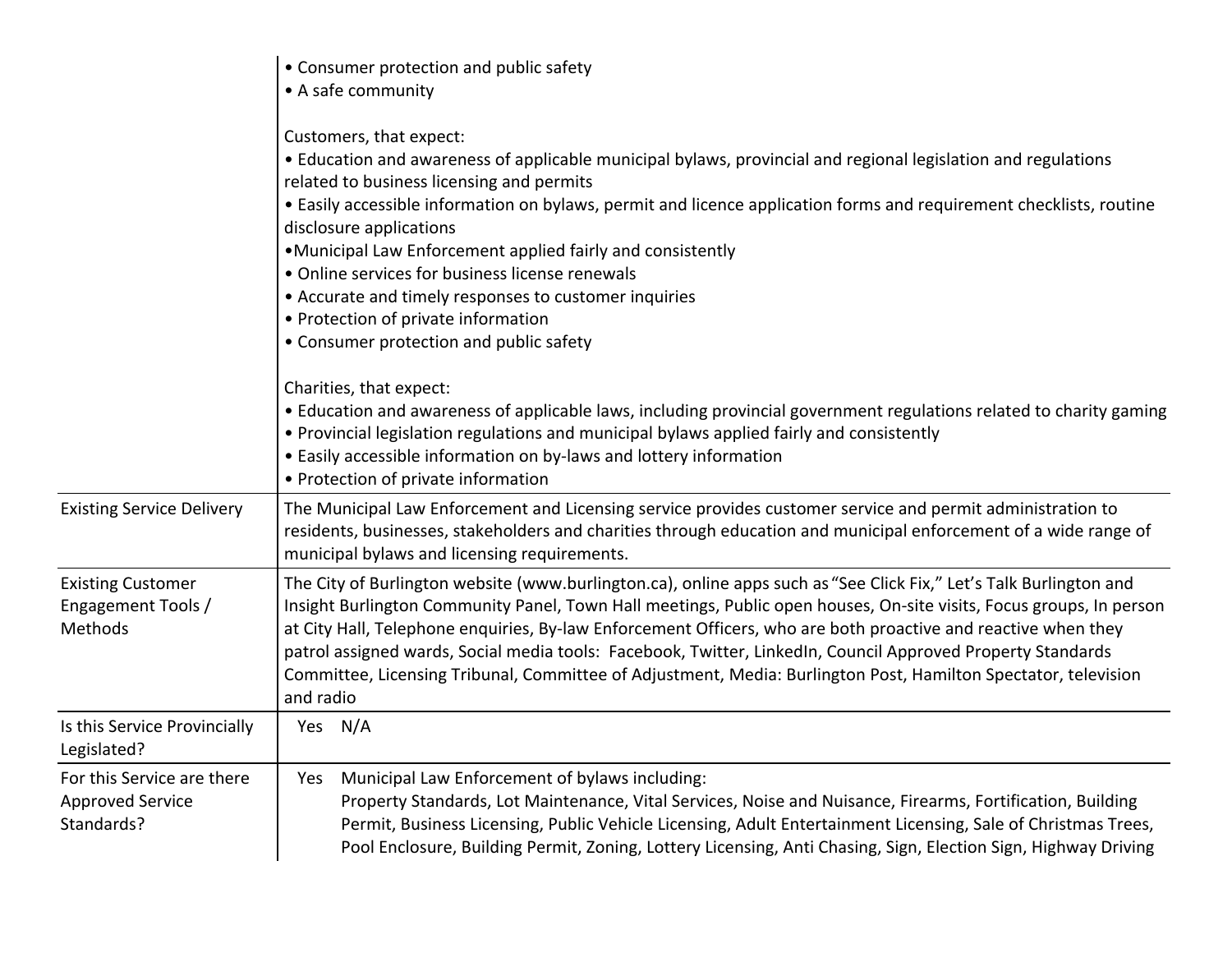|                                                                | School                                                                                                                                                                                                                                                                                                                                                                                                                                                                                                                                                                                                                                                                                                                                                                                                                                                                                                                                                                                                                                                                                                                                                                                                                                                                                                                                                                                                                              |
|----------------------------------------------------------------|-------------------------------------------------------------------------------------------------------------------------------------------------------------------------------------------------------------------------------------------------------------------------------------------------------------------------------------------------------------------------------------------------------------------------------------------------------------------------------------------------------------------------------------------------------------------------------------------------------------------------------------------------------------------------------------------------------------------------------------------------------------------------------------------------------------------------------------------------------------------------------------------------------------------------------------------------------------------------------------------------------------------------------------------------------------------------------------------------------------------------------------------------------------------------------------------------------------------------------------------------------------------------------------------------------------------------------------------------------------------------------------------------------------------------------------|
|                                                                | Provide education and assistance to the public for other bylaws including:<br>Fireworks and Firecrackers, Adjoining Property Entry, Division Fences                                                                                                                                                                                                                                                                                                                                                                                                                                                                                                                                                                                                                                                                                                                                                                                                                                                                                                                                                                                                                                                                                                                                                                                                                                                                                 |
| <b>Programs</b>                                                |                                                                                                                                                                                                                                                                                                                                                                                                                                                                                                                                                                                                                                                                                                                                                                                                                                                                                                                                                                                                                                                                                                                                                                                                                                                                                                                                                                                                                                     |
| <b>By-law Enforcement</b><br><b>Complaints and Inspections</b> | Respond to public inquiries, complaints and requests for inspections according to rules and regulations under<br>Municipal By-laws which are maintained and enforced under the By-Law Enforcement, Permit and Licensing section.<br>Actions may include education, site inspections and enforcement.<br><b>Enforcement Inquiries and Complaints</b><br><b>Customer Service Representative:</b><br>• provides education to customers including residents, members of council, contractors and businesses<br>• receives inquiries and complaints through phone, email and in person<br>• identifies which municipal bylaw to process inquiry or complaint<br>• enters data into our integrated business software system AMANDA<br>• file is assigned appropriately to Municipal Law Enforcement Officer and/or other city staff if required<br>Municipal Law Enforcement Officer:<br>• reviews inquiry or complaint and confirms whether it is enforceable, or if education is required<br>• conducts site inspection if required<br>• when compliance is achieved, file is closed<br><b>Enforcement Inquiries and Complaints</b><br><b>Customer Service Representative:</b><br>• provides education to customers including residents, members of council, contractors and businesses<br>• receives inquiries and complaints through phone, email and in person<br>• identifies which municipal bylaw to process inquiry or complaint |
|                                                                | • enters data into our integrated business software system AMANDA<br>• file is assigned appropriately to Municipal Law Enforcement Officer and/or other city staff if required                                                                                                                                                                                                                                                                                                                                                                                                                                                                                                                                                                                                                                                                                                                                                                                                                                                                                                                                                                                                                                                                                                                                                                                                                                                      |
|                                                                | Municipal Law Enforcement Officer:<br>• reviews inquiry or complaint and confirms whether it is enforceable, or if education is required<br>• conducts site inspection if required<br>• when compliance is achieved, file is closed                                                                                                                                                                                                                                                                                                                                                                                                                                                                                                                                                                                                                                                                                                                                                                                                                                                                                                                                                                                                                                                                                                                                                                                                 |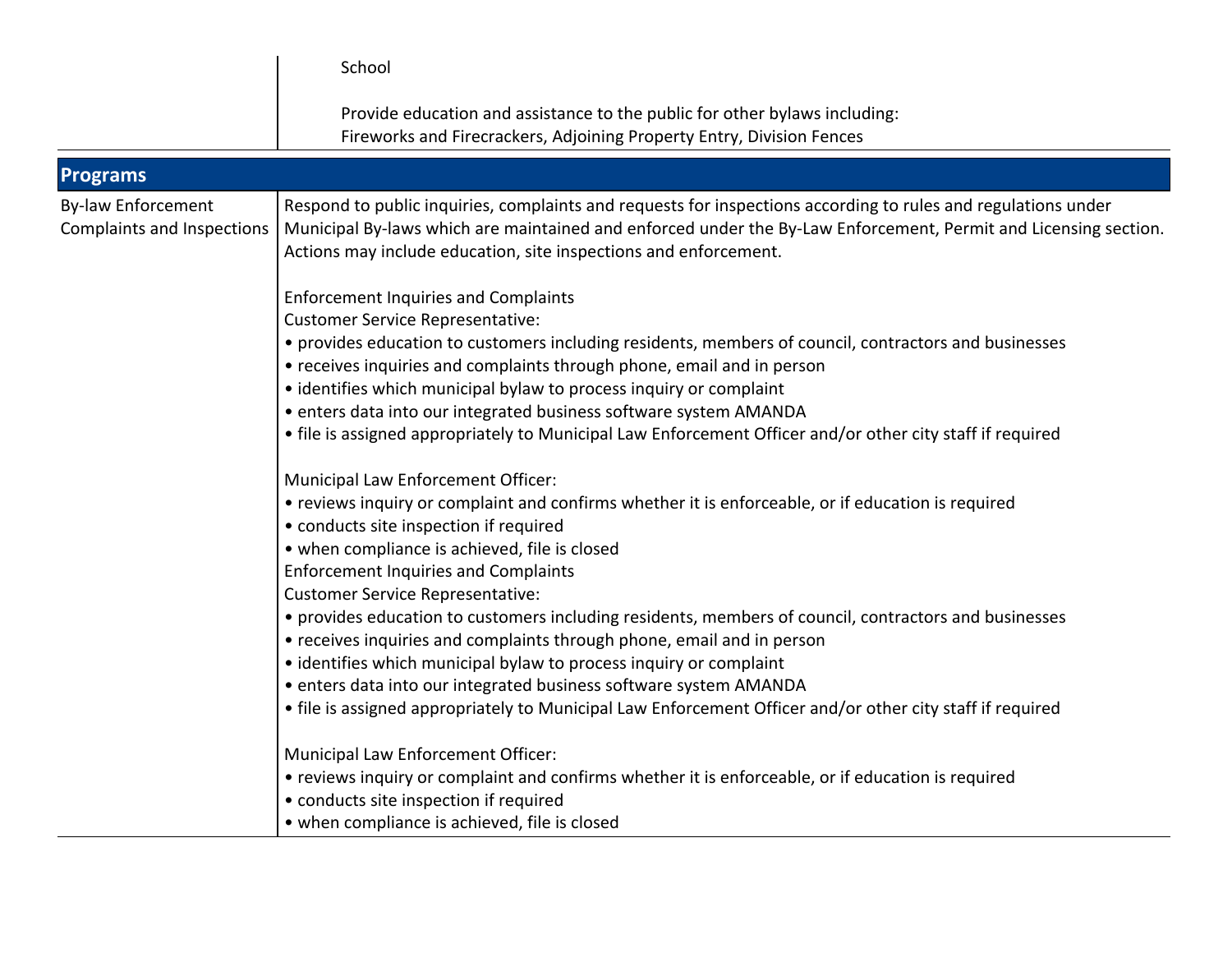| <b>By-law Business Licensing</b> | Intake, review and issuance of business licences. Work collaboratively with other partners, including Ontario<br>Building Code, Zoning and Halton Region Health Department to ensure compliance with municipal bylaws and<br>licence requirements to obtain approvals. |  |  |  |  |
|----------------------------------|------------------------------------------------------------------------------------------------------------------------------------------------------------------------------------------------------------------------------------------------------------------------|--|--|--|--|
|                                  | <b>Business Licensing</b>                                                                                                                                                                                                                                              |  |  |  |  |
|                                  | <b>Customer Service Representative:</b>                                                                                                                                                                                                                                |  |  |  |  |
|                                  | • provides education to customers including residents and businesses                                                                                                                                                                                                   |  |  |  |  |
|                                  | • takes in applications and required documents to support application                                                                                                                                                                                                  |  |  |  |  |
|                                  | • conducts initial review                                                                                                                                                                                                                                              |  |  |  |  |
|                                  | • determines fees and processes payments                                                                                                                                                                                                                               |  |  |  |  |
|                                  | • enters data into our integrated business software system AMANDA                                                                                                                                                                                                      |  |  |  |  |
|                                  | • file is assigned appropriately to Municipal Law Enforcement Officer                                                                                                                                                                                                  |  |  |  |  |
|                                  | • issues and mails the business licence                                                                                                                                                                                                                                |  |  |  |  |
|                                  | • renewal notices sent out annually to all business licence and professional licence holders                                                                                                                                                                           |  |  |  |  |
|                                  | Municipal Law Enforcement Officer:                                                                                                                                                                                                                                     |  |  |  |  |
|                                  | • reviews applications, for bylaw compliance                                                                                                                                                                                                                           |  |  |  |  |
|                                  | • approves applications for bylaw compliance, and licence is ready to be issued                                                                                                                                                                                        |  |  |  |  |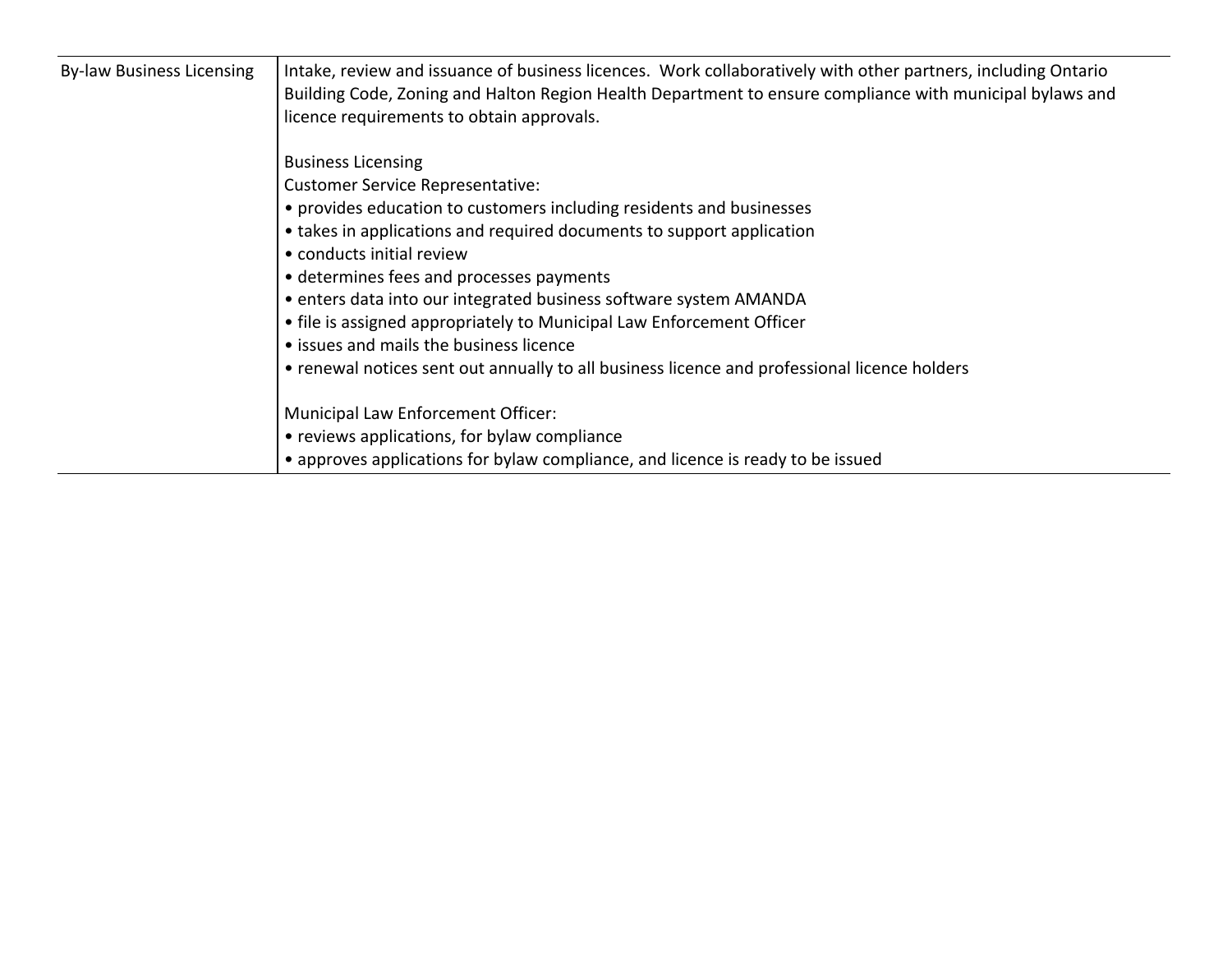| <b>By-law Permits</b> | Intake and issuance of portable and permanent signs and pool enclosure permits. Work collaboratively with other<br>partners, including sign and pool contractors, businesses, Ontario Building Code, Planning, Zoning, Capital Works<br>and other external agencies including Ministry of Transportation, Conservation Halton, Niagara Escarpment<br>Commission to ensure compliance with provincial and regional legislation, municipal bylaws and requirements to<br>obtain approvals. |
|-----------------------|------------------------------------------------------------------------------------------------------------------------------------------------------------------------------------------------------------------------------------------------------------------------------------------------------------------------------------------------------------------------------------------------------------------------------------------------------------------------------------------|
|                       | <b>Customer Service Representative:</b>                                                                                                                                                                                                                                                                                                                                                                                                                                                  |
|                       | • provides education to customers including residents, contractors and businesses                                                                                                                                                                                                                                                                                                                                                                                                        |
|                       | • takes in applications and required documents to support application                                                                                                                                                                                                                                                                                                                                                                                                                    |
|                       | • conducts initial review                                                                                                                                                                                                                                                                                                                                                                                                                                                                |
|                       | • determines fees and processes payments                                                                                                                                                                                                                                                                                                                                                                                                                                                 |
|                       | • enters data into our integrated business software system AMANDA                                                                                                                                                                                                                                                                                                                                                                                                                        |
|                       | • file is assigned appropriately to administration staff, Municipal Law Enforcement Officer and/or other city staff if<br>required                                                                                                                                                                                                                                                                                                                                                       |
|                       | • issues permit and contacts customer for pick up                                                                                                                                                                                                                                                                                                                                                                                                                                        |
|                       | Municipal Law Enforcement Officer:                                                                                                                                                                                                                                                                                                                                                                                                                                                       |
|                       | • reviews applications and drawings, for By Law compliance                                                                                                                                                                                                                                                                                                                                                                                                                               |
|                       | • approves applications and drawings, for By Law compliance                                                                                                                                                                                                                                                                                                                                                                                                                              |
|                       | • returns file to Customer Service Representative for permit issuance                                                                                                                                                                                                                                                                                                                                                                                                                    |
|                       | • after permit issuance, Municipal Law Enforcement Officer conducts site inspection to ensure compliance with all<br>regulations at the time of inspection                                                                                                                                                                                                                                                                                                                               |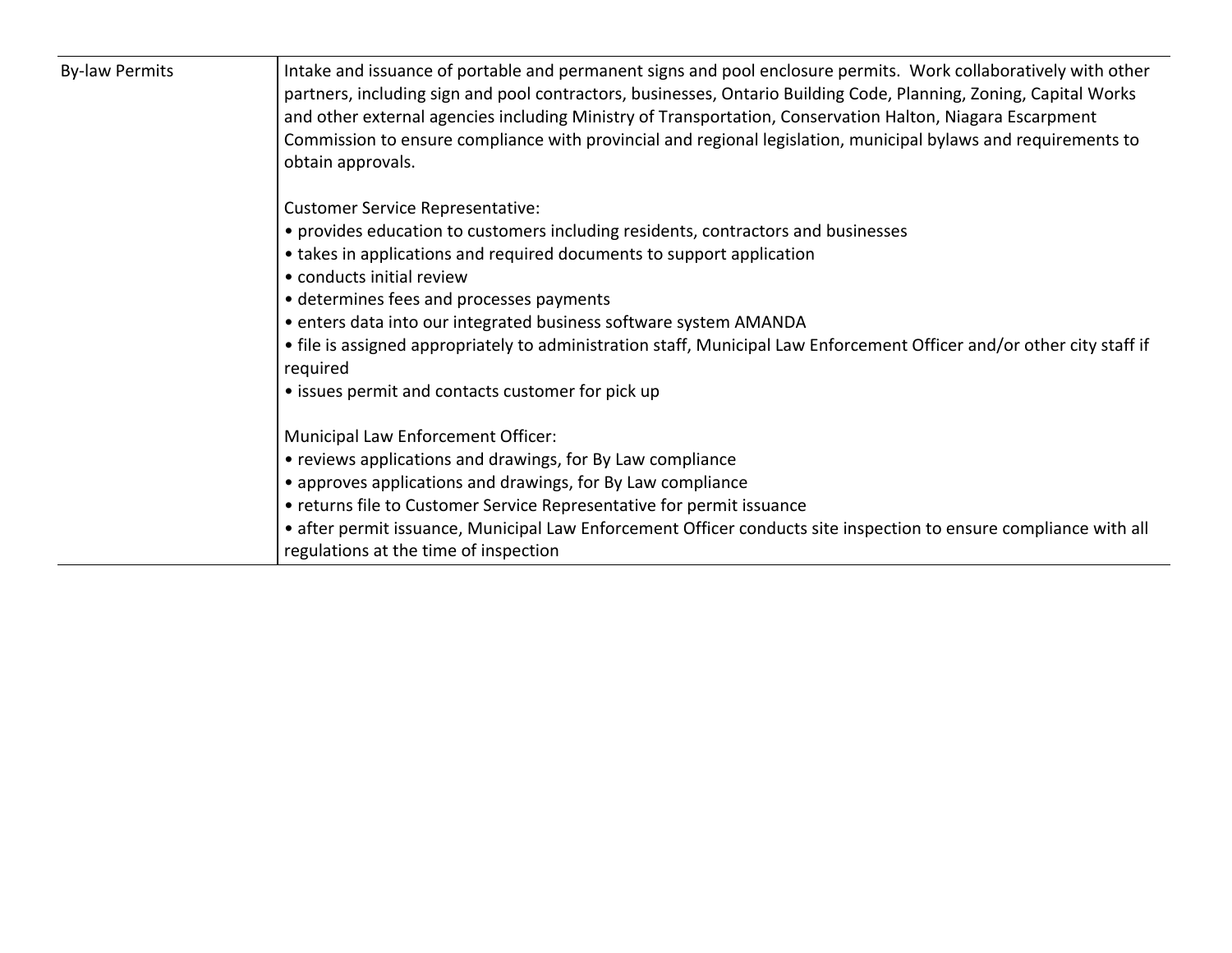| By-law Lottery Licensing<br>and Liquor Licensing | Intake, review and issuance of lottery licences and liquor licence municipal approvals. Work collaboratively with<br>other partners, including the Bingo Connection Sponsors Association, Alcohol and Gaming Commission of Ontario,<br>Fire Prevention, Building, Planning, Zoning and Capital Works to ensure compliance with provincial legislation,<br>municipal bylaws and licence requirements to obtain approvals. |
|--------------------------------------------------|--------------------------------------------------------------------------------------------------------------------------------------------------------------------------------------------------------------------------------------------------------------------------------------------------------------------------------------------------------------------------------------------------------------------------|
|                                                  | Lottery Licensing and Liquor Licence Municipal Approval                                                                                                                                                                                                                                                                                                                                                                  |
|                                                  | <b>Customer Service Representative:</b>                                                                                                                                                                                                                                                                                                                                                                                  |
|                                                  | • provides education to customers including charities and non-profit organizations                                                                                                                                                                                                                                                                                                                                       |
|                                                  | • takes in applications and required documents to support application                                                                                                                                                                                                                                                                                                                                                    |
|                                                  | • conducts initial review                                                                                                                                                                                                                                                                                                                                                                                                |
|                                                  | • determines fees and processes payments                                                                                                                                                                                                                                                                                                                                                                                 |
|                                                  | • enters data into our integrated business software system AMANDA                                                                                                                                                                                                                                                                                                                                                        |
|                                                  | • Liquor - file is assigned to city staff for review of application and drawings. If approved, Municipal Information                                                                                                                                                                                                                                                                                                     |
|                                                  | form is completed and signed off by the Municipal Licensing Officer and provided to the applicant                                                                                                                                                                                                                                                                                                                        |
|                                                  | • Lottery – file is assigned to customer service representative for processing, once completed lottery licence is                                                                                                                                                                                                                                                                                                        |
|                                                  | issued                                                                                                                                                                                                                                                                                                                                                                                                                   |
|                                                  | • conducts audits of monthly lottery reports, including financial audits for all bingo, break open ticket, raffle and                                                                                                                                                                                                                                                                                                    |
|                                                  | bazaar lottery licences                                                                                                                                                                                                                                                                                                                                                                                                  |

**Recent Continuous Improvement Initiatives**

in 2019:

The Municipal -Law Enforcement vehicles and officer uniforms were rebranded to reflect a new service name of Municipal Law Enforcement.

Project 940 was launched to enhance the enforcement of the Nuisance and Noise By-Law in partnership with Halton Regional Police Service. This pilot program is now part of our regular business and service level that we provide.

An enhanced by-law enforcement service is now provided with 5 day 12 hour coverage and 8 hour on Saturday's coverage with after hours answering service to support urgent bylaw enforcement complaints after regular business hours and on weekends.

A number of business licenses are available to be renewed on line.

**Environmental Considerations**

E-Vehicles being introduced to the Municipal Law Enforcement fleet of vehicles being used for service.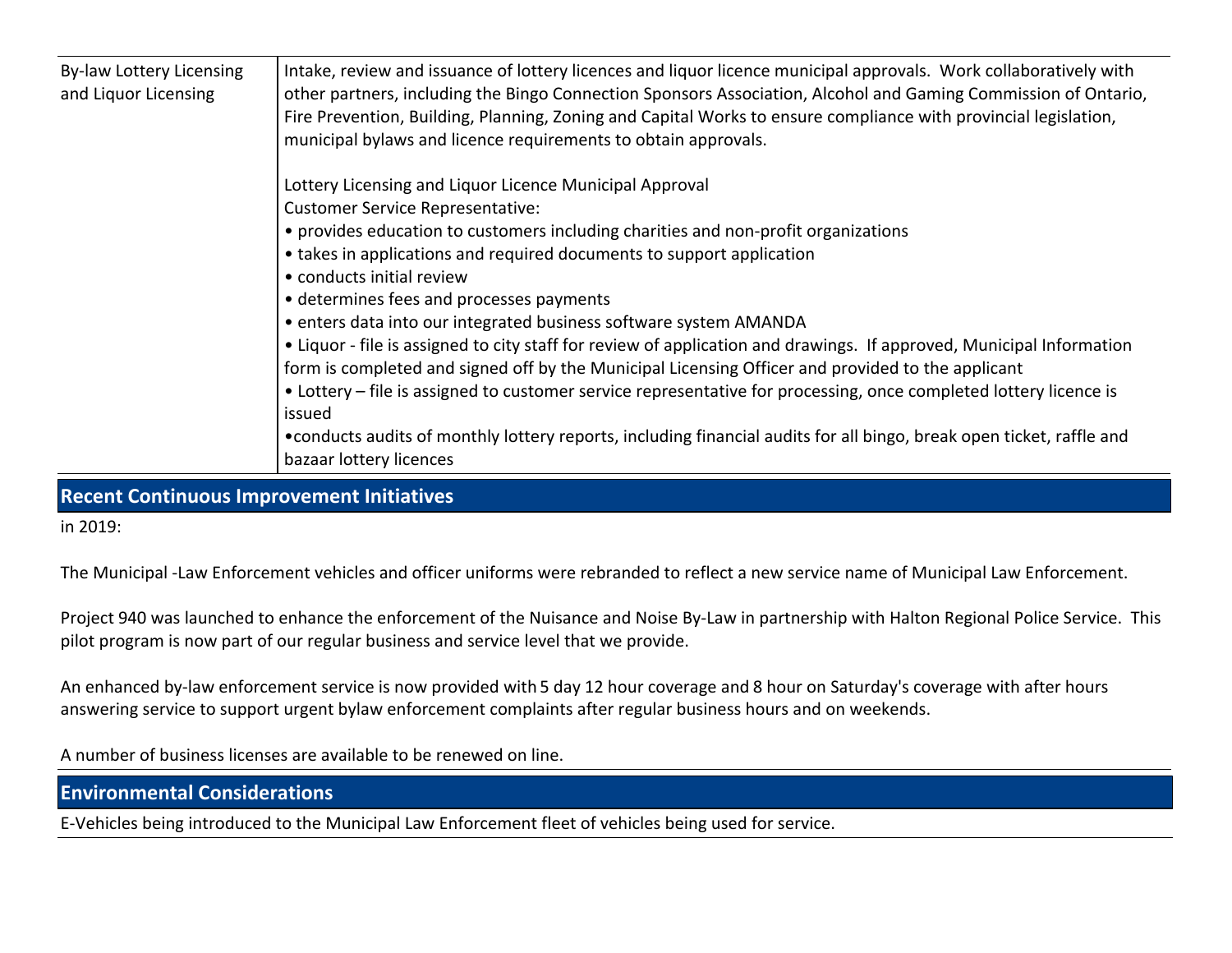|                                                                                                                                                                | <b>Emerging Opportunities and Anticipated Risks</b>                                                                                                                                                                                                            |                          |  |  |  |  |  |
|----------------------------------------------------------------------------------------------------------------------------------------------------------------|----------------------------------------------------------------------------------------------------------------------------------------------------------------------------------------------------------------------------------------------------------------|--------------------------|--|--|--|--|--|
| <b>Emerging Opportunities</b>                                                                                                                                  | Use radio dispatch to increase employee safety, push system, pro-active, so there is faster service so issue can be<br>addressed when occurring.                                                                                                               |                          |  |  |  |  |  |
|                                                                                                                                                                | Encourage self-serve options for customers by initiating a new online service for portable sign permit applications.                                                                                                                                           |                          |  |  |  |  |  |
|                                                                                                                                                                | Opportunity for re-alignment of Municipal Law Enforcement duties and service level.                                                                                                                                                                            |                          |  |  |  |  |  |
|                                                                                                                                                                | Short Term Rentals are being looked at to be regulated through licensing.                                                                                                                                                                                      |                          |  |  |  |  |  |
|                                                                                                                                                                | Public Vehicle by-law review to meet the growing needs of the community, including residents and businesses. And<br>to reflect the changes in the ride sharing and taxi businesses.                                                                            |                          |  |  |  |  |  |
| <b>Anticipated Risks</b>                                                                                                                                       | With new by-laws and City growth, limited staffing and budget constraints may impact the service levels and<br>response times. Other anticipated risks may include public perception and confidence when by-laws are not being<br>enforced in a timely manner. |                          |  |  |  |  |  |
|                                                                                                                                                                | Continuation of non-compliance and the possibility and risk of litigation, could financially effect the operating costs.                                                                                                                                       |                          |  |  |  |  |  |
|                                                                                                                                                                | To meet the ever increasing needs of the community, true innovation is needed to provide adequate enforcement.                                                                                                                                                 |                          |  |  |  |  |  |
| <b>Enterprise Risk</b><br>Considerations                                                                                                                       | Labour Market and Workforce, Workplace Culture, Staff Engagement & Motivation, Working Environment, Skills,<br>Training and other Competencies as well as Financial Budget Sustainability.                                                                     |                          |  |  |  |  |  |
| <b>Service Initiatives</b>                                                                                                                                     |                                                                                                                                                                                                                                                                | <b>Target Completion</b> |  |  |  |  |  |
| and the changing taxi industry.                                                                                                                                | Review the Public Vehicle By-Law - to update the current business needs and requirements for ride sharing, TNC's                                                                                                                                               | Dec 2020                 |  |  |  |  |  |
| Review the Property Standards by-law - By updating the Property Standards by-law to reflect OBC amendments.                                                    |                                                                                                                                                                                                                                                                | Dec 2020                 |  |  |  |  |  |
| Online Service for Portable Sign Permit Application - to create an online permit application process for the portable<br>sign industries and local businesses. |                                                                                                                                                                                                                                                                | Dec 2020                 |  |  |  |  |  |
| enforcement.                                                                                                                                                   | Look at regulating Short Term Rental accommodations and what that will look like in the City through licensing and                                                                                                                                             | Dec 2020                 |  |  |  |  |  |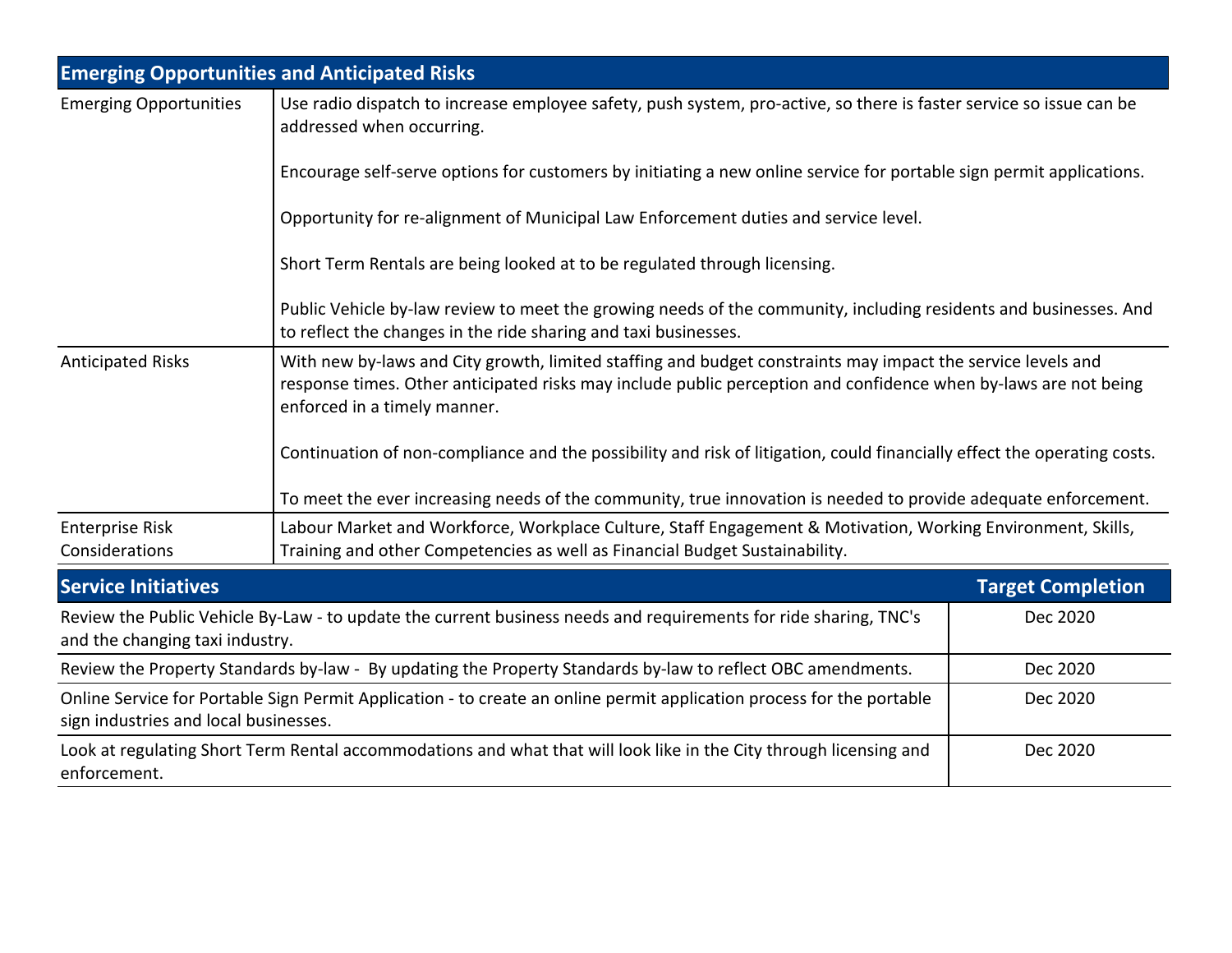# **MEASURING SUCCESS**

### **How much did we do?**

| <b>Performance</b>               | 2015   | 2016   | 2017           | 2018   | 2019            | 2020           | 2021            | 2022            |
|----------------------------------|--------|--------|----------------|--------|-----------------|----------------|-----------------|-----------------|
| <b>Measurement</b>               | Actual | Actual | Actual         | Actual | <b>Forecast</b> | Forecast       | <b>Forecast</b> | <b>Forecast</b> |
| # of Bylaw Complaints            | 2,528  | 3,033  | 2,493          | 2,610  | 2,720           | 2,830          | 2,940           | 3,060           |
| Sign (Permits) Issued            | 266    | 350    | 286            | 275    | 280             | 285            | 290             | 300             |
| <b>Business Licensing Issued</b> | 1,475  | 1,405  | 1,722          | 1,730  | 1,740           | 1,745          | 1,750           | 1,760           |
| Pool (Permits) Issued            | 171    | 248    | 276            | 280    | 290             | 300            | 310             | 3,620           |
| Total # of Violation             | 919    | 831    | 819            | 910    | 920             | 930            | 940             | 960             |
| Total # of Long Grass and        | 240    | 248    | 371            | 385    | 395             | 405            | 410             | 440             |
| <b>Weed Complaints</b>           |        |        |                |        |                 |                |                 |                 |
| <b>Adult Entertainment</b>       | 1      | 2      | 3              | 3      | $\overline{2}$  | $\overline{2}$ | 1               |                 |
| Complaints                       |        |        |                |        |                 |                |                 |                 |
| Public Vehicle Complaints        |        | 10     | $\mathfrak{p}$ | 3      | 4               | 3              | $\overline{2}$  |                 |
|                                  |        |        |                |        |                 |                |                 |                 |
| # of graffiti complaints         | 44     | 120    | 65             | 80     | 72              | 65             | 70              | 68              |

#### **How well did we do it?**

| Performance           | Signs Removed without Complaints                                                                                                                                                                                                                                                                                                                                                                                                                                                                           |
|-----------------------|------------------------------------------------------------------------------------------------------------------------------------------------------------------------------------------------------------------------------------------------------------------------------------------------------------------------------------------------------------------------------------------------------------------------------------------------------------------------------------------------------------|
| Measurement           |                                                                                                                                                                                                                                                                                                                                                                                                                                                                                                            |
| Story behind the data | Due to an increase of illegal signs placed on City property, the By-Law Enforcement team initiated<br>a proactive approach in removing signs from City owned lands giving clearer sight lines and<br>cleaner landscapes through out the City. Educating business owners on the City's By-Law on the<br>regulation of signs and placement of signs is on going. In efforts to prevent the continuation of<br>contravention and violation of the By-Law, penalties for non compliance are being implemented. |